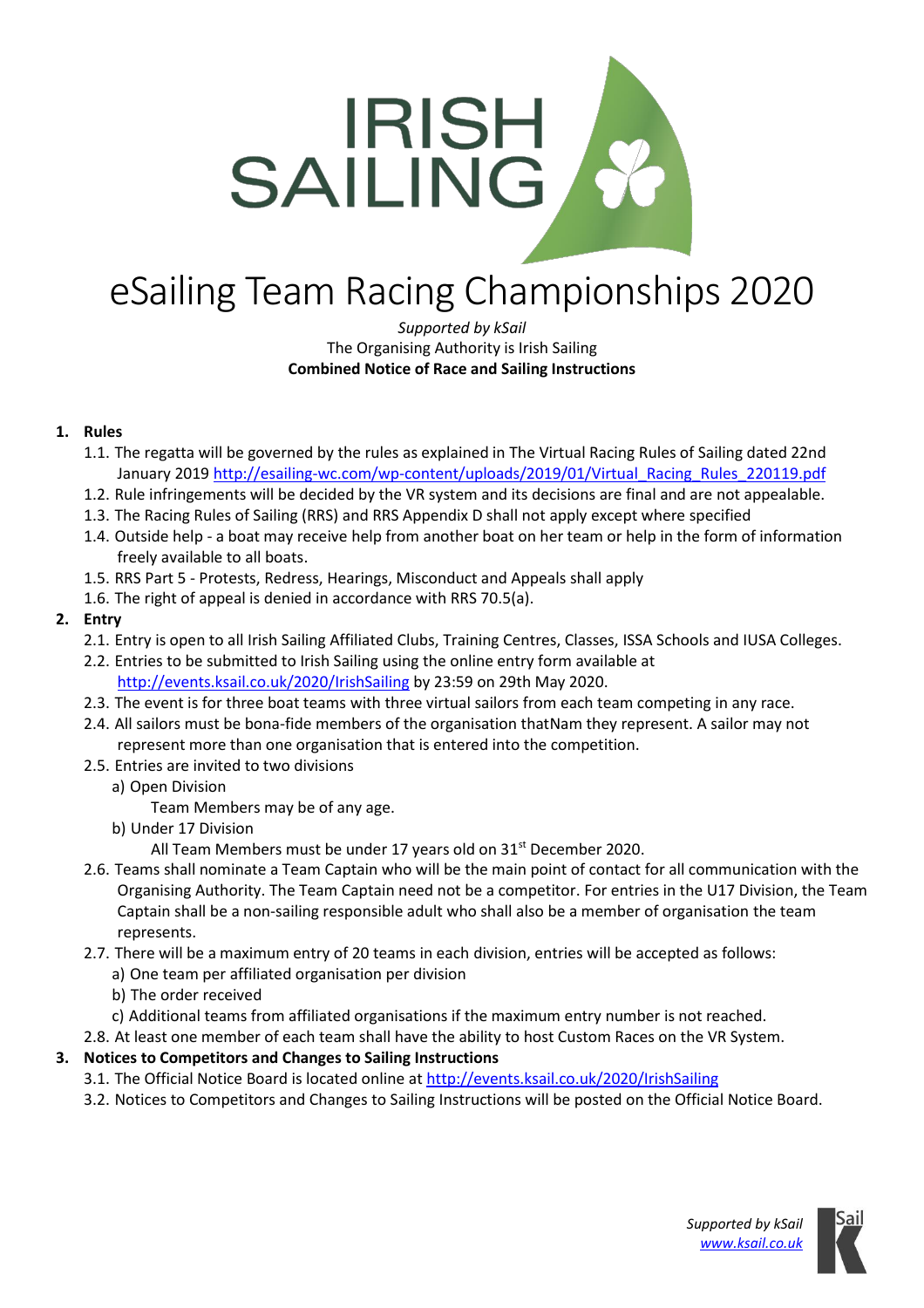# **4. Event Format**

- 4.1. The Championship will consist of:
	- a) Stage 1: A modified HLS league of matches, each match will consist of 3 races.
		- i. In Stage 1 teams will not sail each other more than once.
	- b) Stage 2: Semi Finals the winner of a Semi Final will be the first team to score 3 race wins
		- i. Semi Final 1 will be between the teams ranked  $1<sup>st</sup>$  and  $4<sup>th</sup>$  from Stage 1
		- ii. Semi Final 2 will be between the teams ranked  $2^{nd}$  and  $3^{rd}$  from Stage 1
	- c) Stage 3a: Petit Final the winner of the Petit Final will be the first team to score 3 race wins. The petit final will be between the losers of Semi Final 1 and Semi Final 2.
	- d) Stage 3b: Final the winner of the Final will be the first team to score 3 race wins. The Final will be between the winners of Semi Final 1 and Semi Final 2.
- 4.2. Every match shall be assigned a match number in the match schedule.
- 4.3. The teams for each match will be selected randomly. Teams will not sail any other team more than once in Stage 1.
- 4.4. The format may be modified during the event in a fair and practical way as solely determined by the race committee taking into account the entries, time constraints and any other relevant factors.

# **5. Schedule of Matches**

- 5.1. Each match will be scheduled to take part during a specific weekly window (0000 Monday to 2359 Sunday) by Irish Sailing.
	- a) The first week of Stage 1 Matches will be from Monday 1st June 2020
	- b) The last week of Stage 1 Matches will be week ending Sunday 9th August 2020
- 5.2. The initial schedule of matches will be displayed on the official notice board located at http://events.ksail.co.uk/2020/IrishSailing
- 5.3. Each Stage 1 match will be organised and run by the teams at a mutually convenient time as agreed by their team captains, during the week scheduled. The exact timing of the match and the VR race access code will be determined by the competing teams.
- 5.4. Results for Stage 1 matches must be submitted to kSail by no later than 0959 on the first Monday following the Match using the Results Submission Form available at http://events.ksail.co.uk/2020/IrishSailing
- 5.5. Stage 2 Matches will take place during the evening of 13th August 2020
- 5.6. Stage 3 Matches will take place during the evening of 14th August 2020
- 5.7. Should a team who has qualified for Stage 2 or 3 not be able to compete for any reason, it's place will be awarded to the next ranked team from Stage 1.
- 5.8. If a Stage 1 match does not take place within the scheduled time window then both teams will score 0 match wins. Only in exceptional circumstances will the race committee reschedule a match.

# **6. Equipment**

6.1. The equipment to be sailed will be the Star Dinghy

# **7. Course**

7.1. The course will be 'Upwind Long' and sailed as follows: 1P, 1aP, 2P or 2S, 1P, 1aP, Finish

## **8. Scoring**

- 8.1. Each race will be scored in accordance with RRS D3.1(a) and D3.3, all other sections of D3 shall not apply.
- 8.2. The winner of a match shall be the team with the greatest number of race wins. Should a match be tied for any reason, both teams shall score ½ Match Win. Teams will be ranked in order of their percentages of match wins. Any ties shall be broken in the following order in favour of:
	- a) If all tied teams have met, the highest number of match wins when the tied teams met.
	- b) If all tied teams have met, the highest number of races won when the tied teams met.
	- c) The sum of races won in all matches divided by the number of matches sailed.
	- d) For each tied team, the sum of the percentages of matches won by the teams they beat, calculated as above, divided by the number of matches they won.
	- e) A sail-off if possible, otherwise a game of chance
- 8.3. If a tie is partially resolved by one of the above, then the remaining ties shall be broken by starting again at 8.2(a)
- 8.4. When a completed match has been abandoned and the result would not affect which teams qualify for a further stage, the race committee may cancel the match.